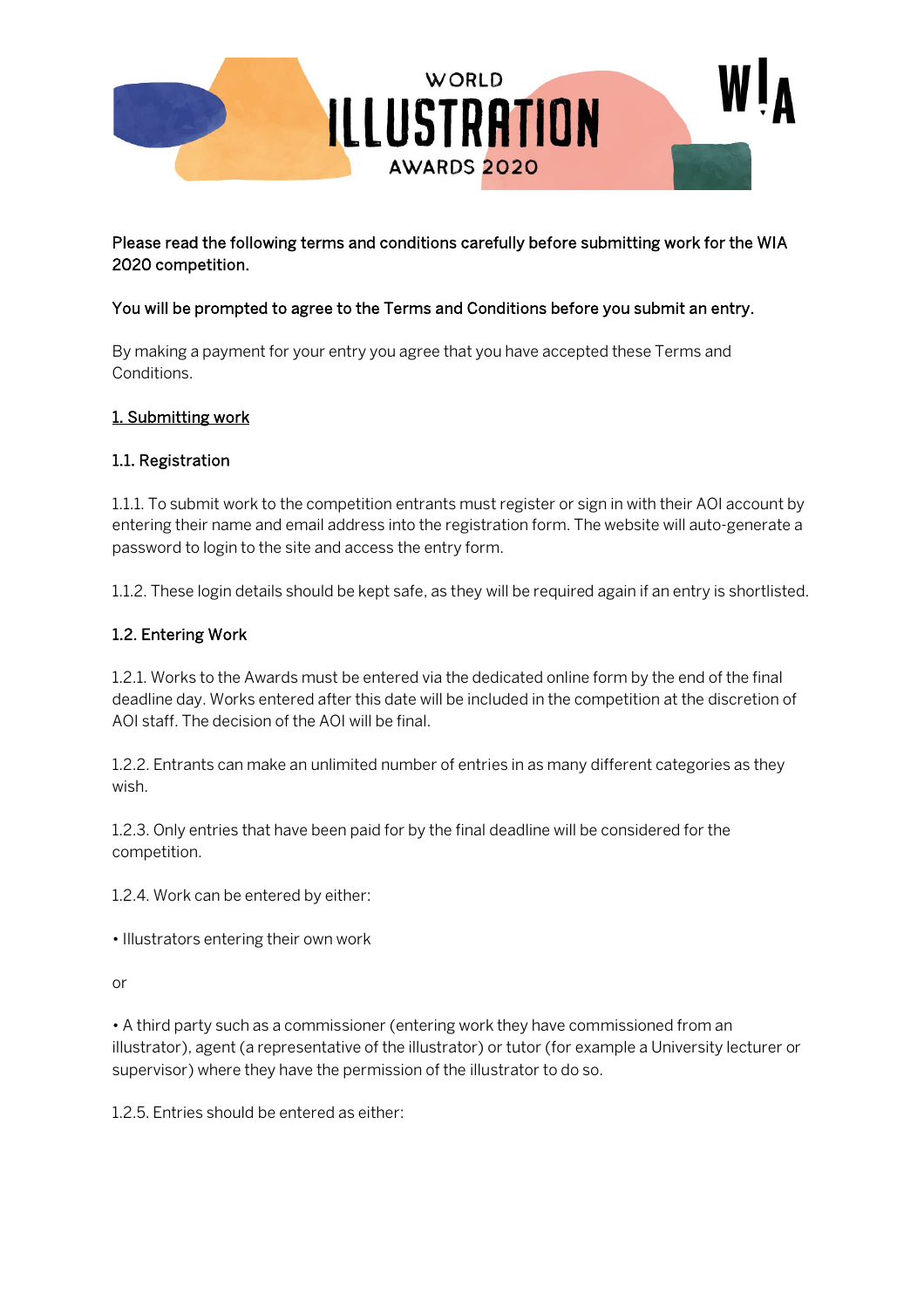• New Talent, defined as work by a student enrolled on a further or higher education course of study or graduate since January 2019 at point of submission; The AOI reserves the right to request proof of status, if required at any point in the competition;

or

• Professional, defined as work by a professional illustrator or any illustrator not classified as Student.

1.2.6. Entries can be submitted as either:

• A Single Entry (one image per entry, or a direct link URL to a moving image work, with a lead image (e.g. screenshot) for reference;

or

• A Multiple Entry (up to five images from the same project per entry, or a combination of images and direct link URLs from the same project). Multiple Entries should be used to showcase different elements of the same project (e.g. book cover plus inside spreads, a series of gifs for a website campaign, different angles of a mural etc.).

1.2.7. Work can be entered into any category by New Talent or Professional entrants that has been commissioned (e.g. by a publisher, editor, business), or that the illustrator has initiated themselves (e.g. for their portfolio, website, or to test new ideas). Works entered with the illustrator's own details listed as the commissioner will be changed to uncommissioned status.

1.2.8. The same project can be entered into more than one category, but must be uploaded and paid for separately.

1.2.9. Images must be submitted in .jpg, .gif or .png formats (not .jpeg). Images can be up to 4MB and 3000px wide. 1.2.10. URLs should be direct links to moving image work (e.g. a YouTube or Vimeo link direct to the work). URLs must not be links to general websites or password protected and will not be considered if so. Ineligible or broken URL links will be removed from entries prior to viewing by the judges.

1.2.11. Work must be entered into one of the ten categories per entry which are:

- Advertising
- Book Covers
- Children's Publishing
- Commercial Publishing
- Alternative Publishing
- Design, Product & Packaging
- Editorial
- Exploration
- Science & Technology
- Site Specific

Either Single or Multiple Entries can be entered into any category.

1.2.12. The Awards are international and open to illustrators working in any medium, context or geographical location.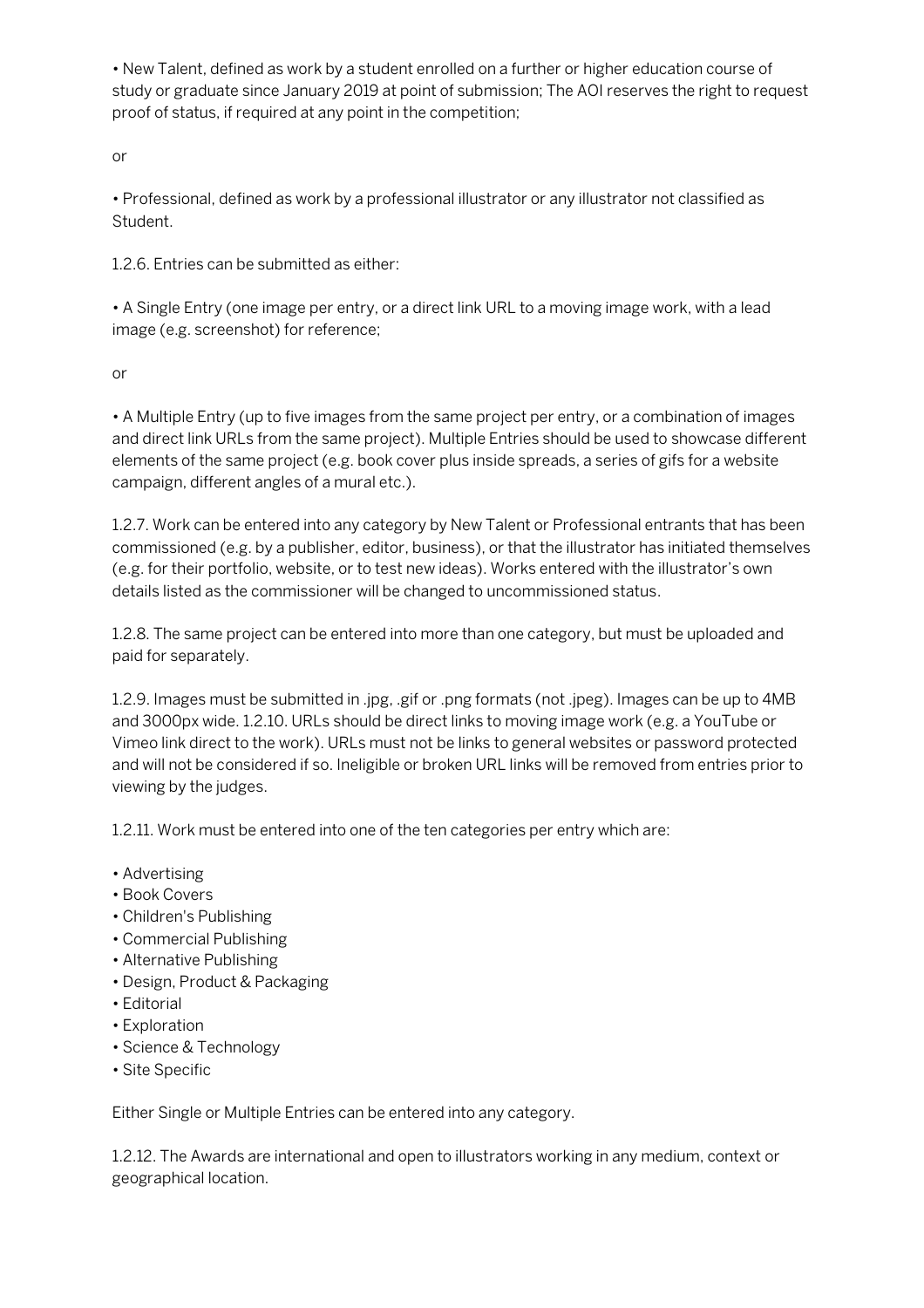1.2.13. The Awards are open to illustrators aged 18 or over.

1.2.14. Entries must have been created or published during the 2019 calendar year, up until the final deadline of the competition in February 2020.

1.2.15. Entries may not be submitted by current members of staff at the AOI or current members of the AOI's Board of Directors, current AOI Patrons or directly by this year's Judges.

1.2.16. Work commissioned by the AOI or Directory of Illustration cannot be entered into the competition.

# 1.3. Entry Fees

1.3.1. Entries to the Awards will only be fully submitted once payment has been made. Entry fees can be paid in three currencies: GB Pounds (£), US Dollars (\$) and Euros ( $\epsilon$ ). Any other currency will be converted by your card issuer at point of payment.

1.3.2. The following entry fees apply:

- GB Pounds £29 per Single Entry, £49 per Multiple Entry (inclusive of VAT)
- Euro € 34 per Single Entry, € 58 per Multiple Entry (inclusive of VAT)
- US Dollars \$33 per Single Entry, \$60 per Multiple Entry

Conversion rates apply and may vary for entries made in other currencies. Please check with your bank.

1.3.3. Current AOI members at the time of payment are eligible for a 20% discount per entry, on an unlimited number of entries. Discounts are automatically applied at the checkout when logged in to the Member account.

1.3.4. Entry fees are non-refundable.

## 1.4. Warranty

1.4.1. The entrant warrants (guarantees) to the AOI that they have the right to submit work, that the image is original and does not infringe the rights of any other party. The entrant will indemnify and keep the AOI indemnified against all claims, demands, actions, suits, proceedings, losses and costs (including any legal costs or reasonable expenses properly incurred and any compensation, costs and disbursements paid by the AOI on the advice of the AOI's legal advisers to compromise or settle any claim) occasioned to the AOI in consequence of any breach or alleged breach of this warranty.

## 2. Selection

## 2.1. Round One – Longlisting

2.1.1. Round One judging is completed online. All entries are presented anonymously. An independent chair for the category jury will review all entries, and pre-select a longlist for the other jurors to review. Approximately 500 entries to be put forward to the longlist on a pro-rata basis by category.

2.1.2. Entrants will be notified of the outcome of their entry via email. The judges' decision is final.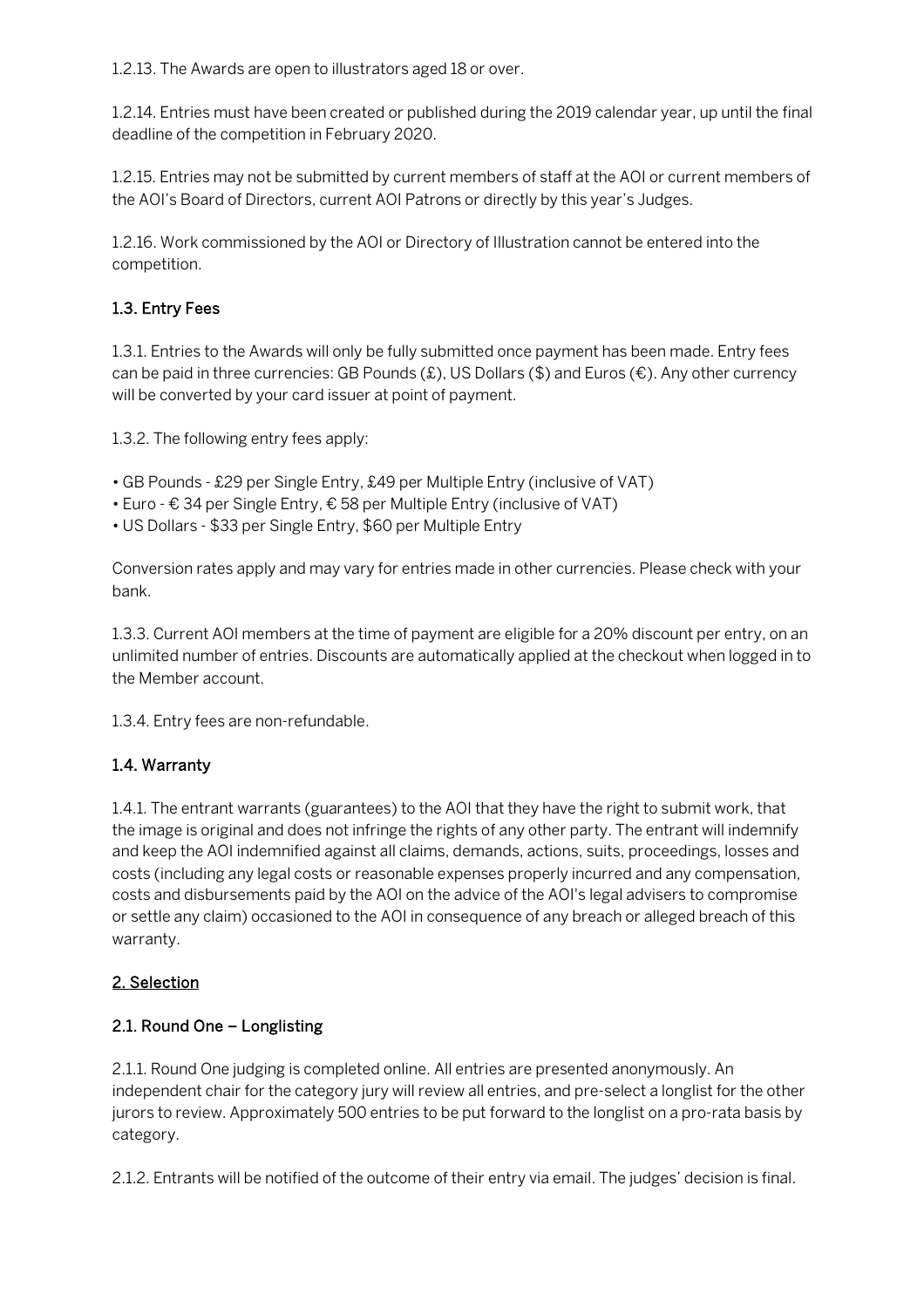# 2.2. Round Two – Shortlisting

2.2.1. Round Two judging is completed online. All longlisted entries are presented anonymously. The category jury (made up of three judges) views the entries per category and the supporting information. Work is marked as either 'yes' or 'no' for shortlisting.

2.2.2. The judging criteria for shortlisted work are as follows:

- Excellent technical execution
- Effective communication of the idea
- Exploration of the artform

2.2.3. Approximately 200 works in total will be shortlisted from the longlisted entries on a pro-rata basis by category.

2.2.4. Entrants will be notified of the outcome of their entry via email. The judges' decision is final.

## 2.3. Round Three – Highly Commended and Category Winner selection

2.3.1. Shortlisted entries selected as potential Category Winners are reviewed and discussed in Round Three by the category jury. The category jury selects a New Talent and a Professional Winner and a New Talent and Professional Highly Commended in each category.

2.3.2. The AOI reserves the right not to present an Award if the quality of entries in a particular category is deemed not high enough.

2.3.3. Category Winners will be notified of their selection in advance of the Awards Ceremony, but will be asked to keep this confidential until the public announcement on the Awards evening.

## 2.4. Round Four - New Talent and Professional Overall Award Winners selection

2.4.1. The final round of judging takes place after the category winners have been selected. The Overall Winners are announced for the first time at the Awards ceremony.

2.4.2. All Judges view all Category Winning work, discuss and vote for the Overall Winners.

2.4.3. The AOI reserves the right not to present an Overall Award if the quality of entries is deemed not high enough.

2.4.4. Overall New Talent and Professional Awards are presented for work that the judges consider to have made the most significant contribution to illustration in the time covered by the competition.

## 2.5. AOI Members Award

2.5.1. Any shortlisted AOI member (with a live membership) is eligible for consideration for the AOI Members Award, which will be awarded by an internal team at the AOI for the most engaging illustration by an AOI member.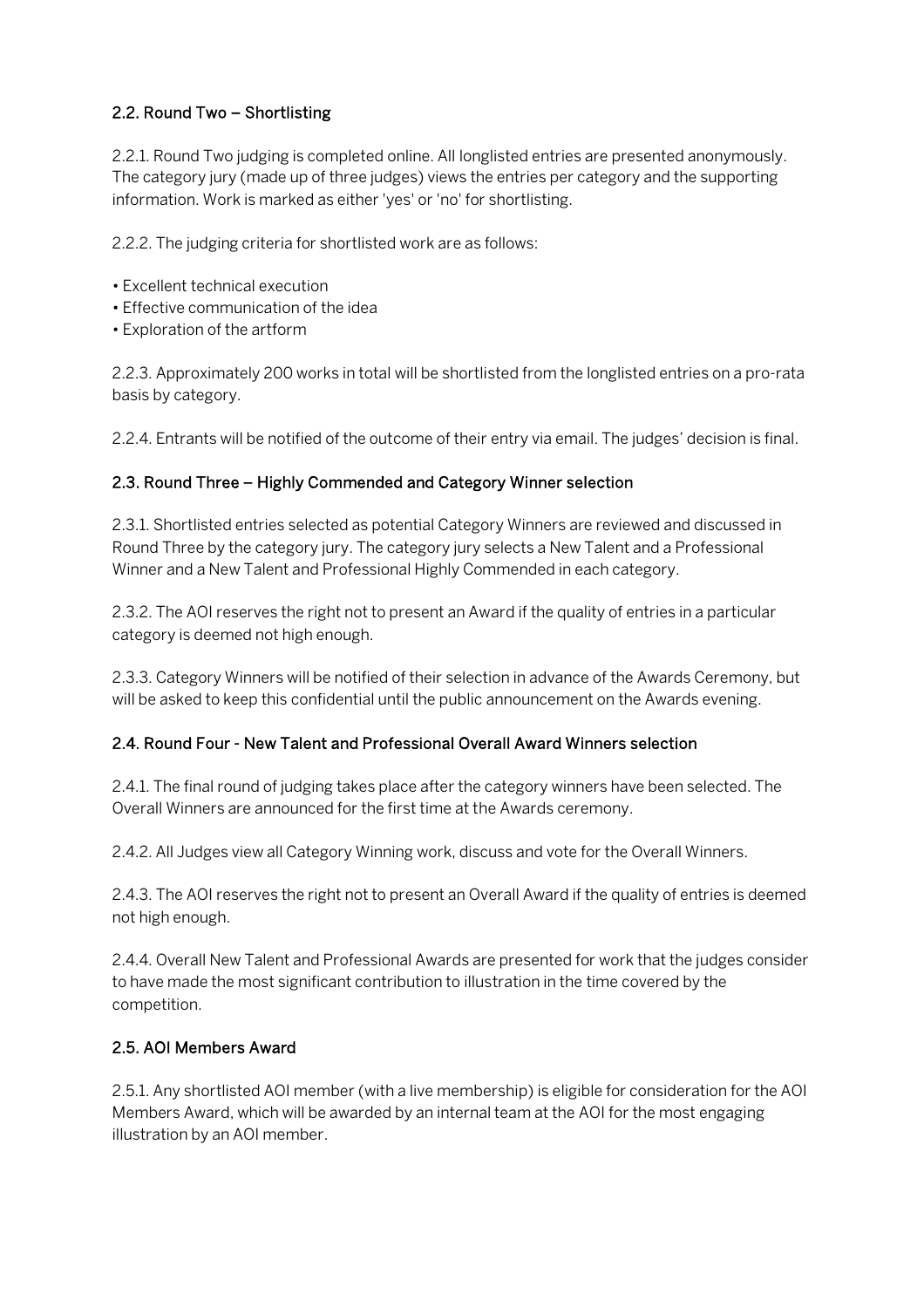### 2.6. The SAA Agents Award for New Talent

2.6.1. The Society of Artists Agents Award for New Talent will be judged by a panel of three SAA members from all eligible shortlisted entries.

## 2.7. DI Award

2.7.1. The Directory of Illustration Award will be chosen from the shortlisted professional entries by a panel of DI staff.

## 2.8. Innovation Award supported by It's Nice That

2.8.1. One of the shortlisted illustrators will be selected for the new Innovation Award supported by It's Nice That. This will be awarded to a shortlisted work which displays considerable innovation and experimentation with the artform. It will be judged by at It's Nice That staff.

## 3. Promotion

## 3.1. Website

3.1.1. All longlisted entries will be included in the Awards section of the AOI website with a dedicated page per longlisted project. This will consist of the information submitted at the time of entry. Longlisted entrants will be given the opportunity to edit their entries prior to this going live. Amendments made after the longlist goes live can only be made by AOI staff, and may take up to ten working days to action.

3.1.2. Award Winners (Category winners and cross-category winners) will be profiled on an additional page on the AOI website.

## 3.2. Awards Ceremony

3.2.1. The Awards Ceremony takes place at the exhibition in London in October 2020, date to be confirmed.

3.2.2. All shortlisted entrants will be invited to the ceremony.

3.2.3. Award Winners will be presented with a trophy and any prizes at the Awards Ceremony.

3.2.3. The AOI is not able to fund travel costs or any other expenditure incurred by illustrators to attend the Awards Ceremony.

## 3.3. Exhibition

3.3.1. All Shortlisted, Highly Commended and Award-Winning work will be included in the Awards Exhibition in London in October 2020.

3.3.2. It is a condition of entering the competition that the work is made available for the Awards Showcase and Catalogue as a high res digital file to be uploaded to an image sharing service specified by the organisers.

3.3.3. Original artwork or supporting work (e.g. published books, packaging samples) may be requested in addition, at the discretion of the exhibition organisers.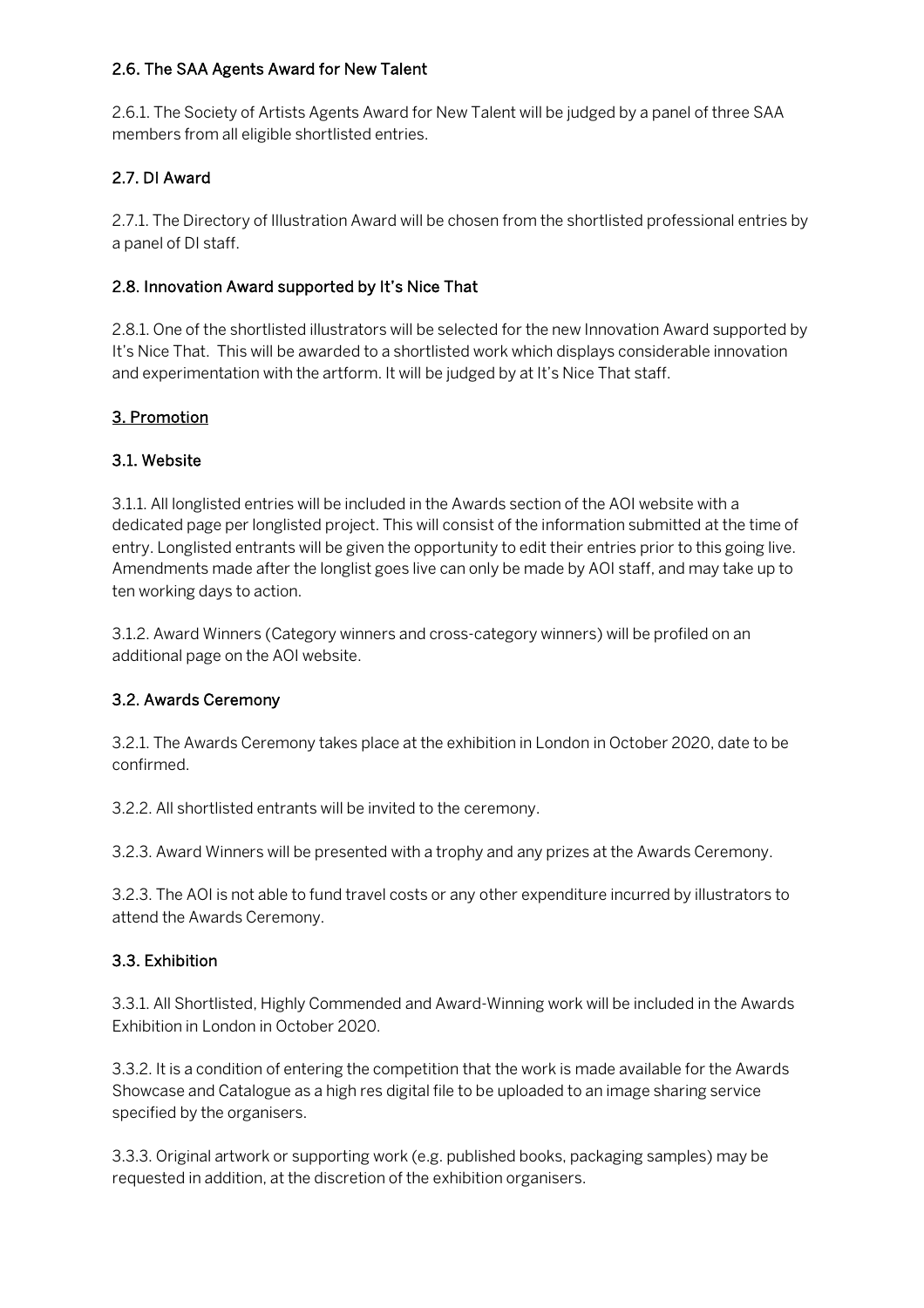3.3.4. It is a condition of entering that shortlisted entrants agree to pay a mandatory hanging fee of up to £50 + VAT for inclusion of their shortlisted entry in the exhibition. The hanging fee is waived for category award-winning projects.

3.3.5. Entrants are responsible for any costs incurred for sending any original artwork or supporting work to the AOI for inclusion in the Awards Exhibition. The AOI will not return exhibits unless agreed in advance. Entrants are responsible for organising and paying for the collection of their original artwork or supporting work (either in person or by courier) at the end of the Awards Exhibition. Such work not collected within 12 months of the end of the Awards Exhibition will become the property of the AOI.

3.3.6. It is the responsibility of the entrant to provide high resolution files and, if requested, original artwork or supporting work for the Awards Exhibition, and to follow instructions as to how and when that should be sent. Failure to do so may result in work not being exhibited.

3.3.7. The final method of print and display is the decision of the AOI or any agents instructed in the delivery and design of the Awards Exhibition.

3.3.8. The prints contained within the Awards Exhibition will not be available for sale, however illustrators may opt to sell prints of their work via the AOI's online printstore, hosted in partnership with CreativeHub, subject to an AOI commission and Printspace costs.

3.3.9. The AOI reserves the right to organise a touring version of the Exhibition. Illustrators will be notified if their project is to be included. No further fees will be due for inclusion in the Tour.

## 3.4. Prizes

3.4.1. Prizes are not transferable, and cash will be paid in one lump sum only.

3.4.2. Prize winners are fully responsible for any taxes, fees or duties due in any country where they may be liable to pay such deductions. The AOI is not responsible for advising on tax issues relating to prizes.

3.4.3. Any advertised prizes are not exchangeable for cash, or any other good or service.

3.4.4. Any advertised prizes cannot be transferred to any other person and will only be given to the named creator of the winning entry (and not any third party that entered the submission).

3.4.5. Where physical products are awarded as part of a prize the winner must collect the prize on the Awards Night in 20120. Charges may apply for posting prizes that are not collected in person.

3.4.6. The AOI reserves the right to withdraw advertised prizes at any time should circumstances dictate such a measure is required and will not be liable to provide compensation or alternative prizes.

3.4.7. Cash awards are payable by cheque only in GBP only.

3.4.8. The AOI gives all Award Winners (Category Winners and cross category Award Winners) a year-long, complimentary AOI Membership + Folio with the usual terms of membership. The membership is not transferable, or exchangeable for cash, or any other goods or services.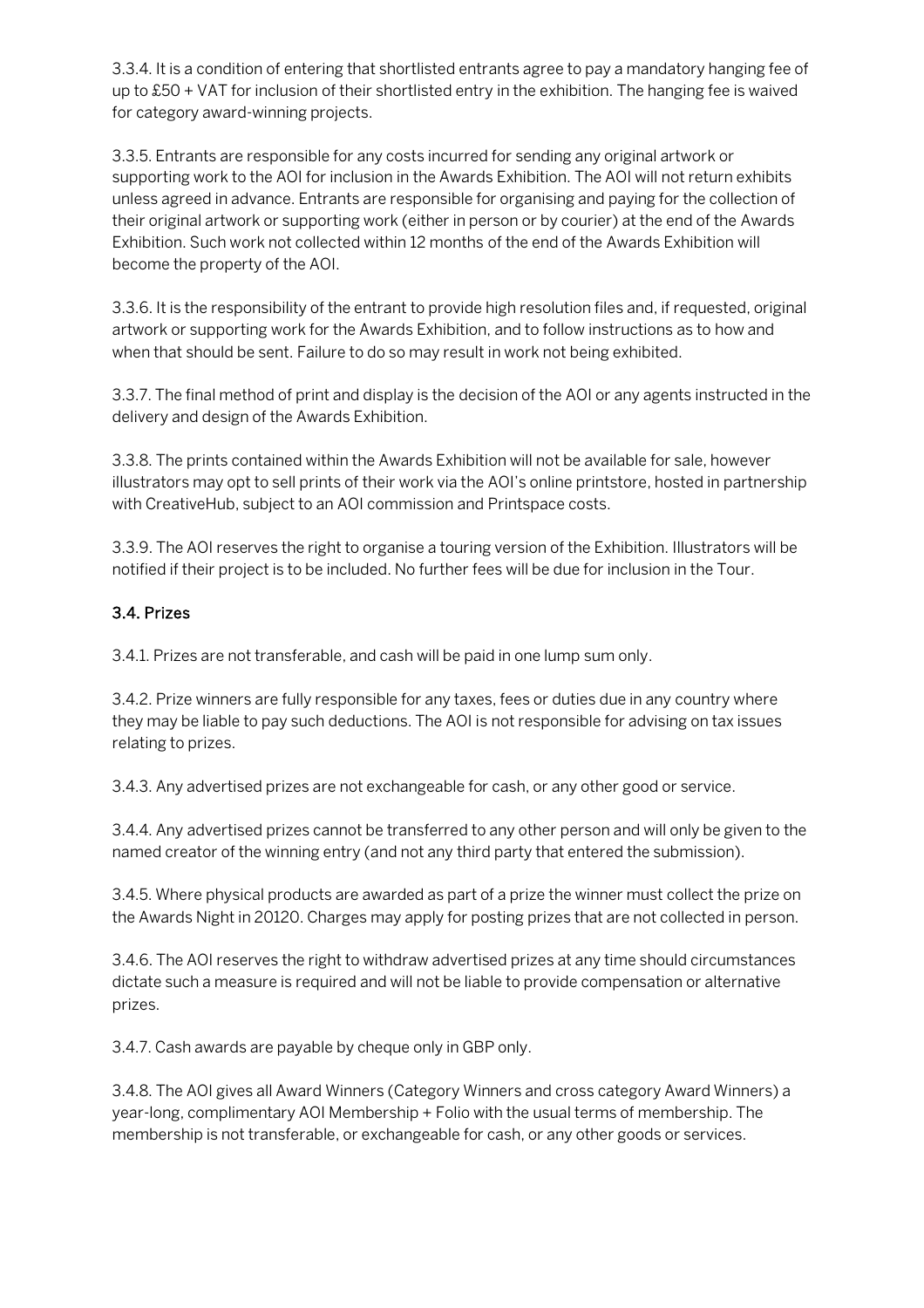3.4.9. Each category-winning illustrator is eligible to receive a maximum of one year's complimentary AOI membership.

# 3.4. Tour

3.4.1. All Highly Commended and Award-Winning projects will be included in the touring exhibition (Tour), subject to cooperation of participating venues.

3.4.2. Inclusion in the Tour is free.

3.4.3. The AOI reserves the right to share high res digital files with touring partners, to be printed to AOI specifications locally, only for the purposes of public exhibition.

## 3.5. Catalogue

3.5.1. All shortlisted and category winning work will be included in the Awards publication, which will be sent out to commissioners worldwide.

3.5.2. It is a condition of entering the competition that the AOI is granted a worldwide licence to reproduce selected work in the awards catalogue and any other print or digital material for the purposes of promoting the World Illustration Awards.

3.5.3. There are no fees for inclusion in the Awards catalogue.

3.5.4. Each shortlisted illustrator will receive one complimentary copy of the catalogue. Further copies will be available via the AOI's online shop.

### 4. Additional Terms

4.1. The entrant agrees that, as a condition of entry, the AOI may, without seeking further permission from the creator, share images and information from the entry uploaded to the AOI website on its social media platforms, in digital marketing materials, and with partners to share on their social media platforms and digital marketing materials.

4.2. The entrant agrees that if shortlisted, their selected entry (including image and supporting information), the name of the creator of the work and entrant's website may be published on the AOI website.

4.3. The entrant agrees that if shortlisted their selected entry may be used by the AOI for the promotion of the competition, catalogue, exhibition, awards ceremony and exhibition tour on promotional materials including but not limited to:

- invitation cards
- press releases and press kits
- information leaflets
- postcards
- posters
- social media platforms such as Twitter, Facebook, Instagram
- website
- e-newsletters